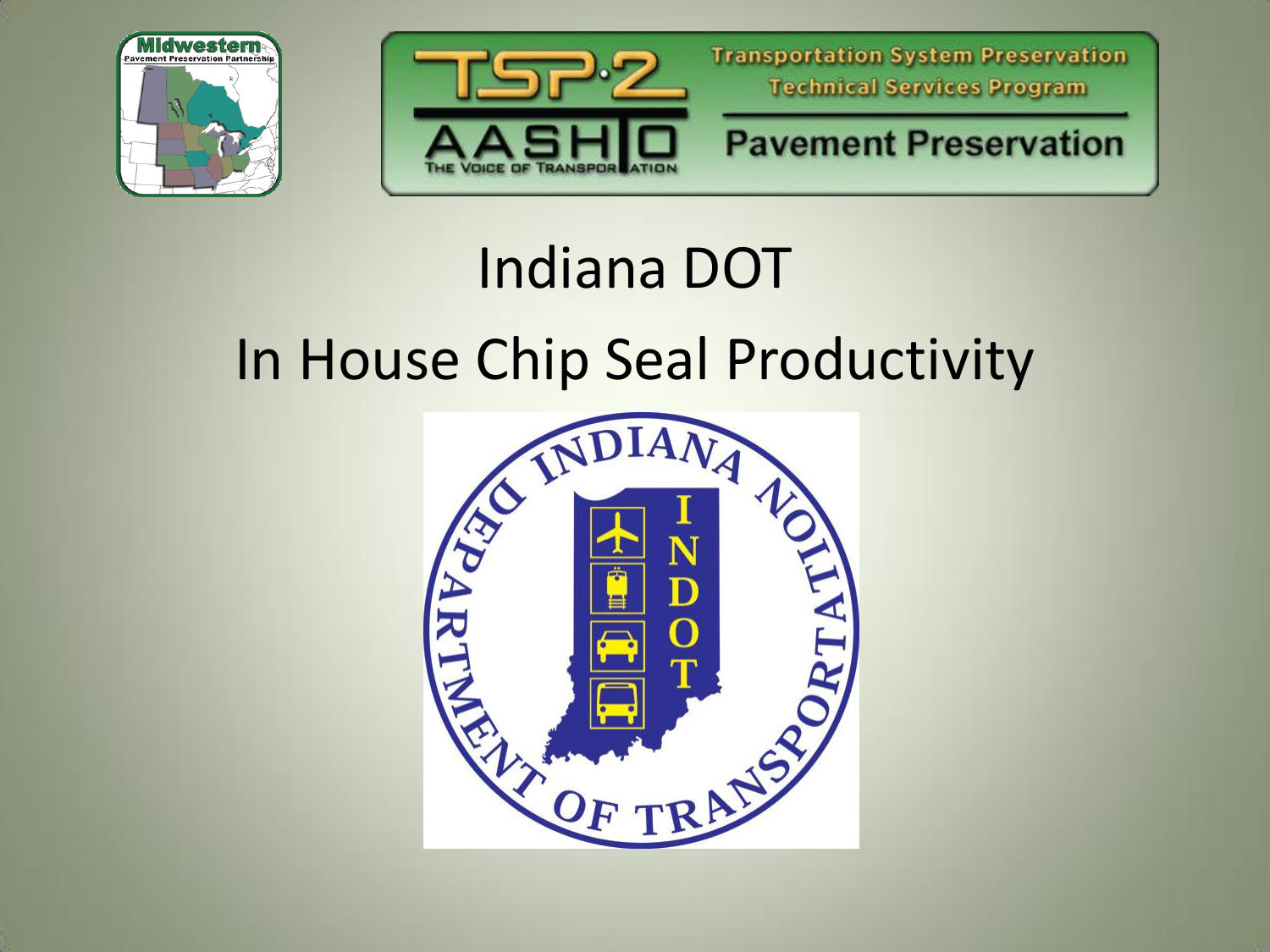



- In house chip seals constitute the vast majority of Indiana's pavement preservation surface treatments
- Preservation candidates/needs are determined by District Pavement Engineer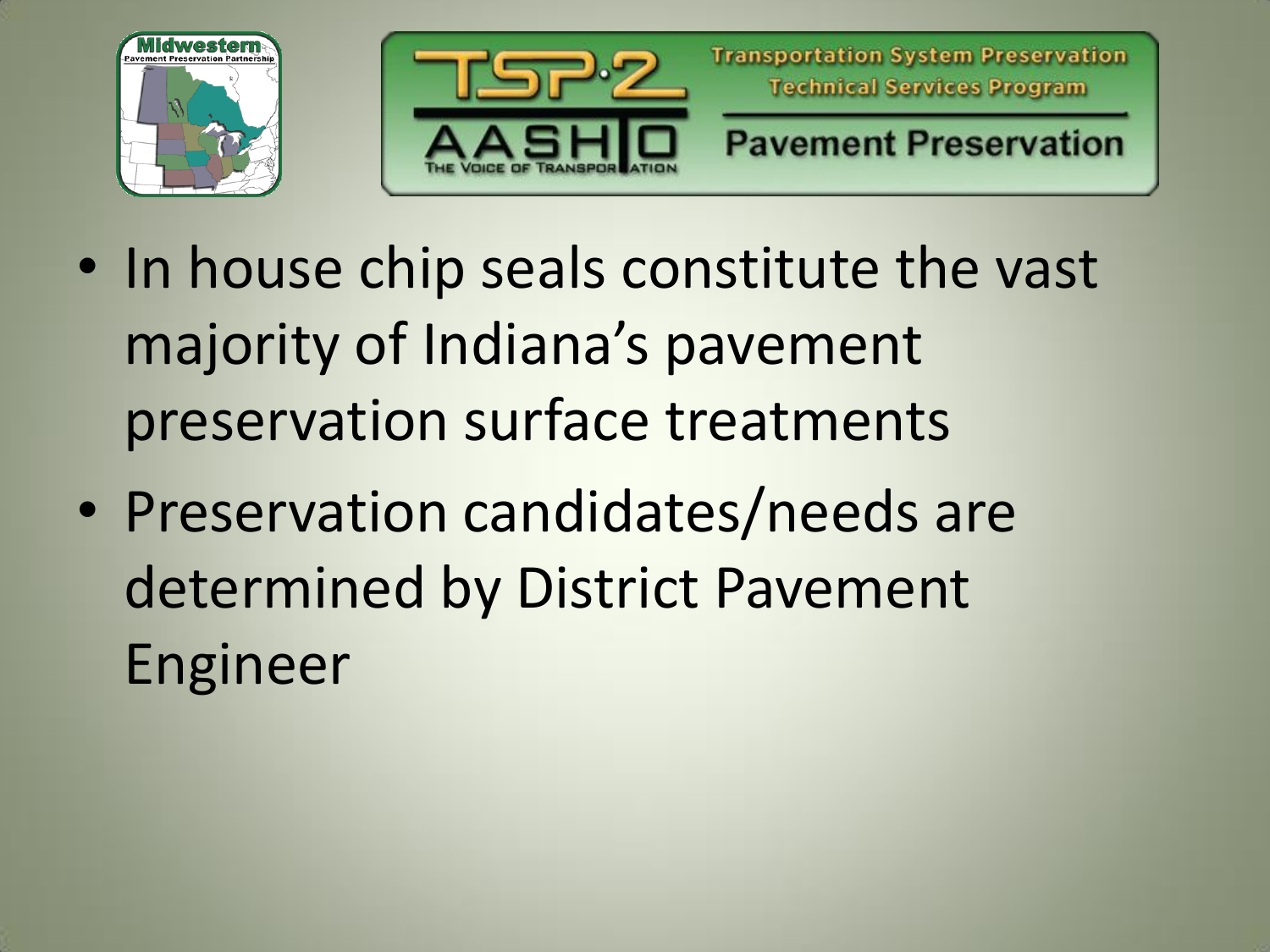

#### **Preservation Surface Treatment Accomplishments**

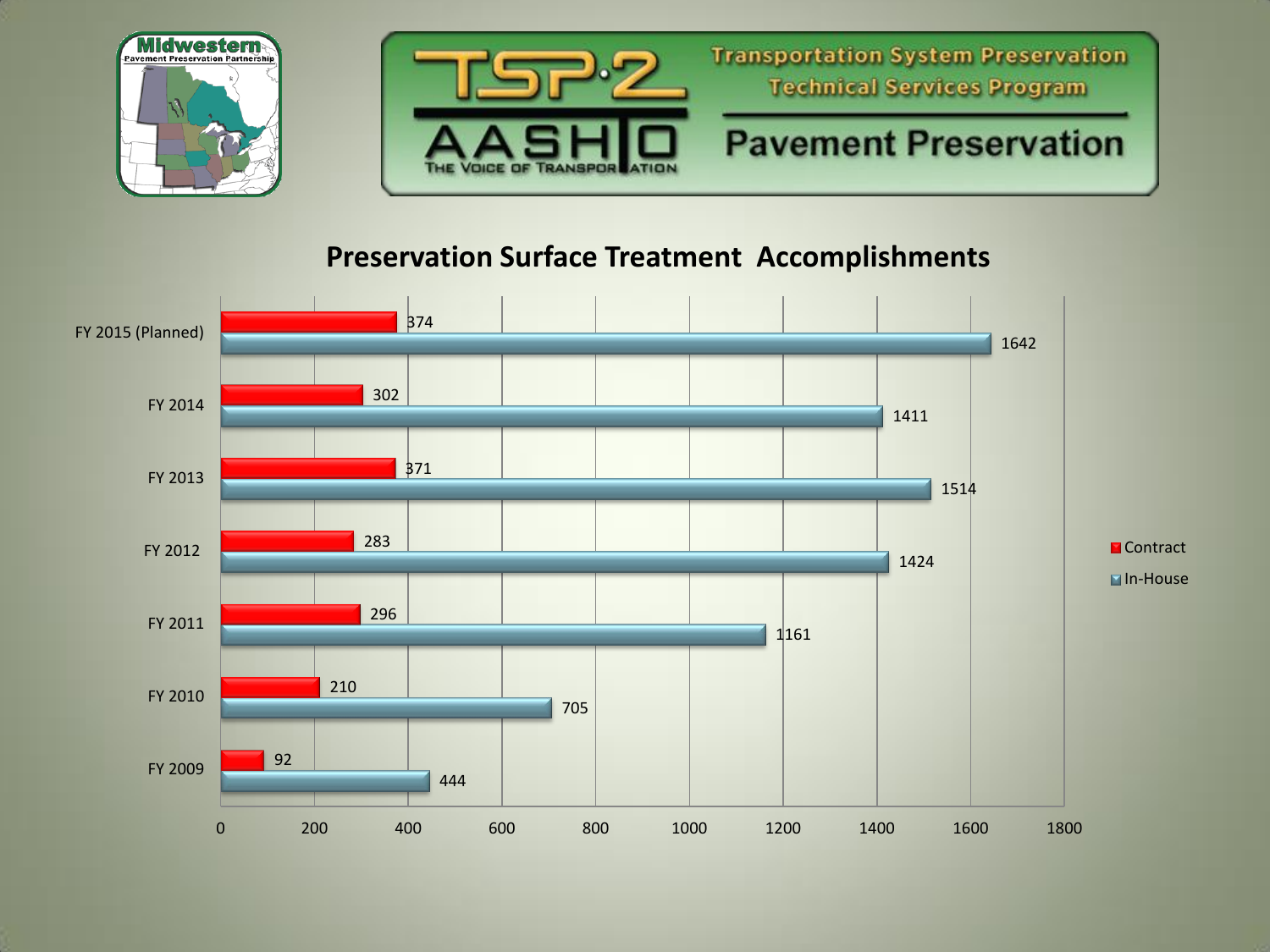



- As always, do more with less…
- Conducted efficiency study to determine "opportunities for improvement"

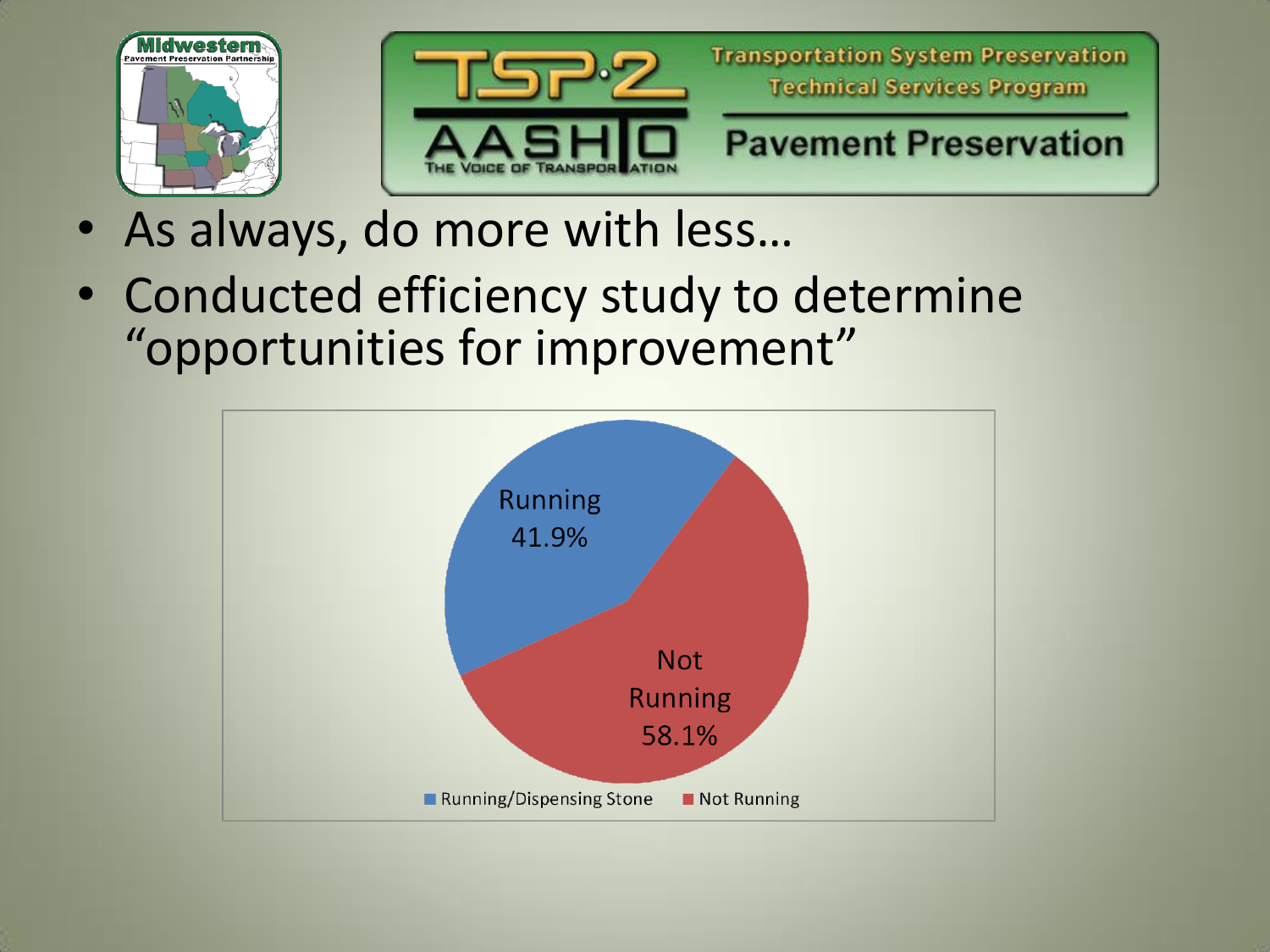



• Developed "Value Stream Maps" for each District's operation

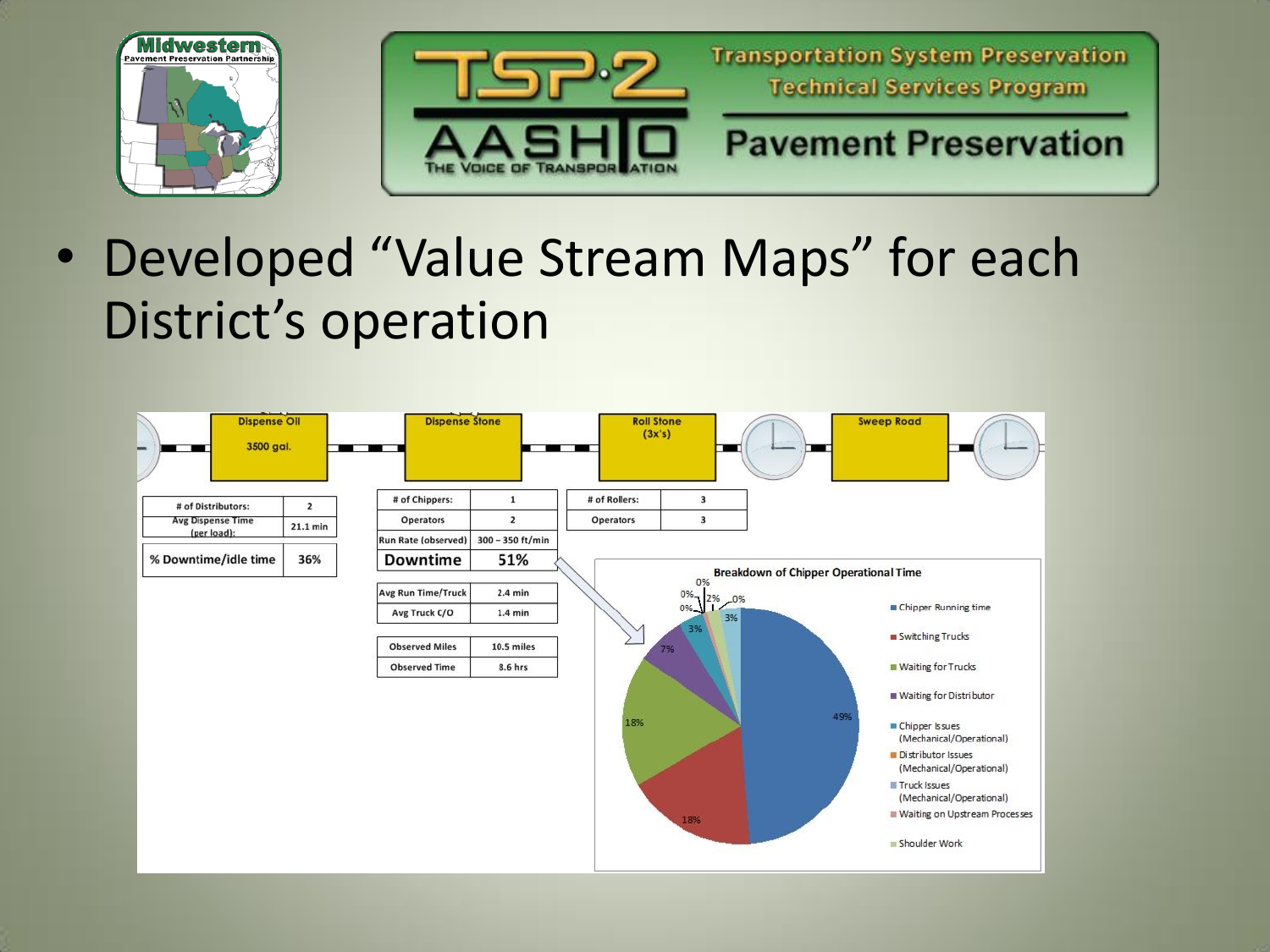



Low Hanging Fruit

- Switching Trucks (19% of time)
- Waiting on Trucks (13% of time)
- Waiting on Emulsion (11% of time)
- Closing Roads
	- What are other state's doing?

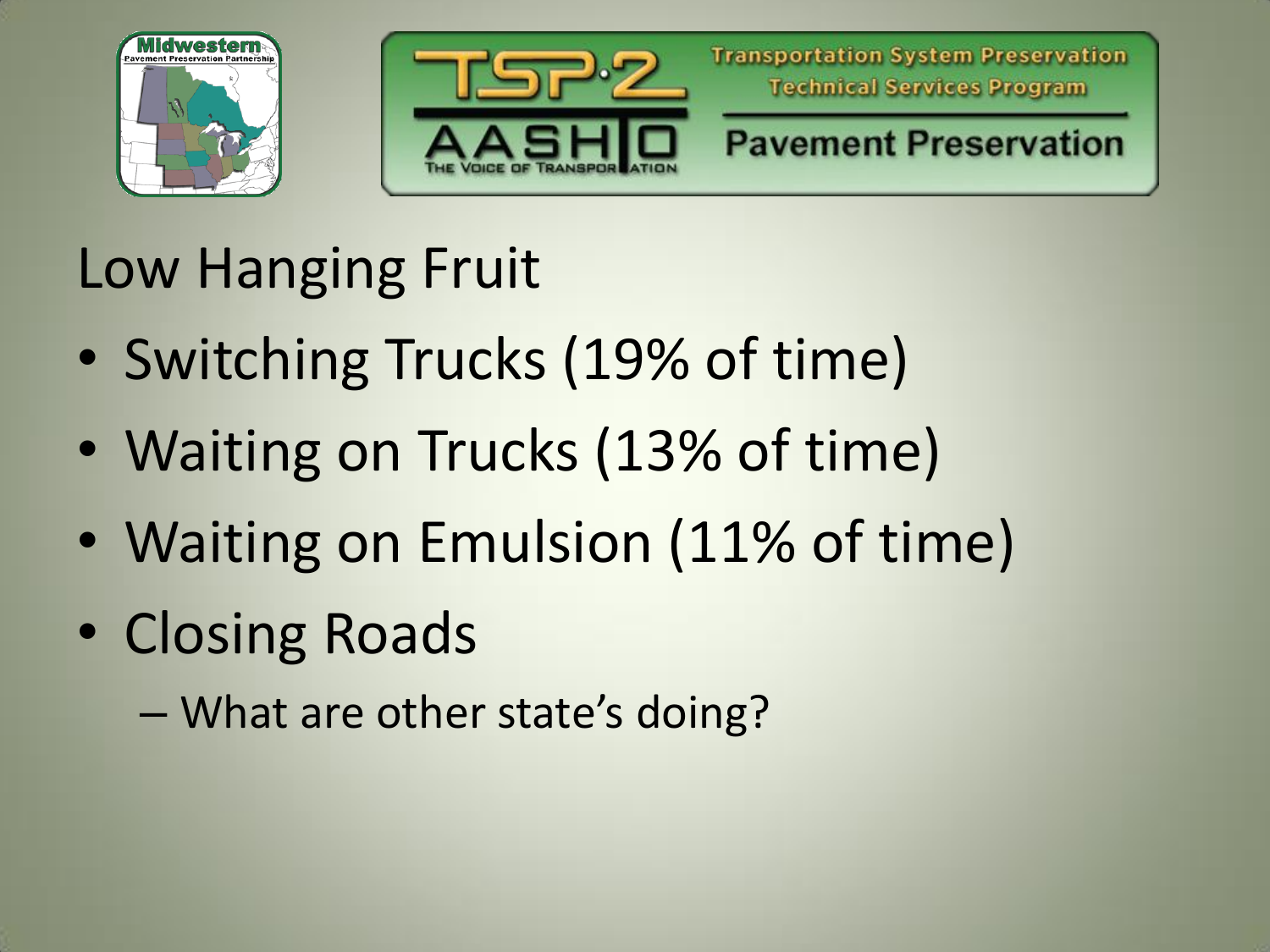



**Transportation System Preservation Technical Services Program** 

### **Pavement Preservation**

## • How we are tracking -Accomplishment/Manhour

**Chip Seal CY 2014 Productivity 8/26/14**

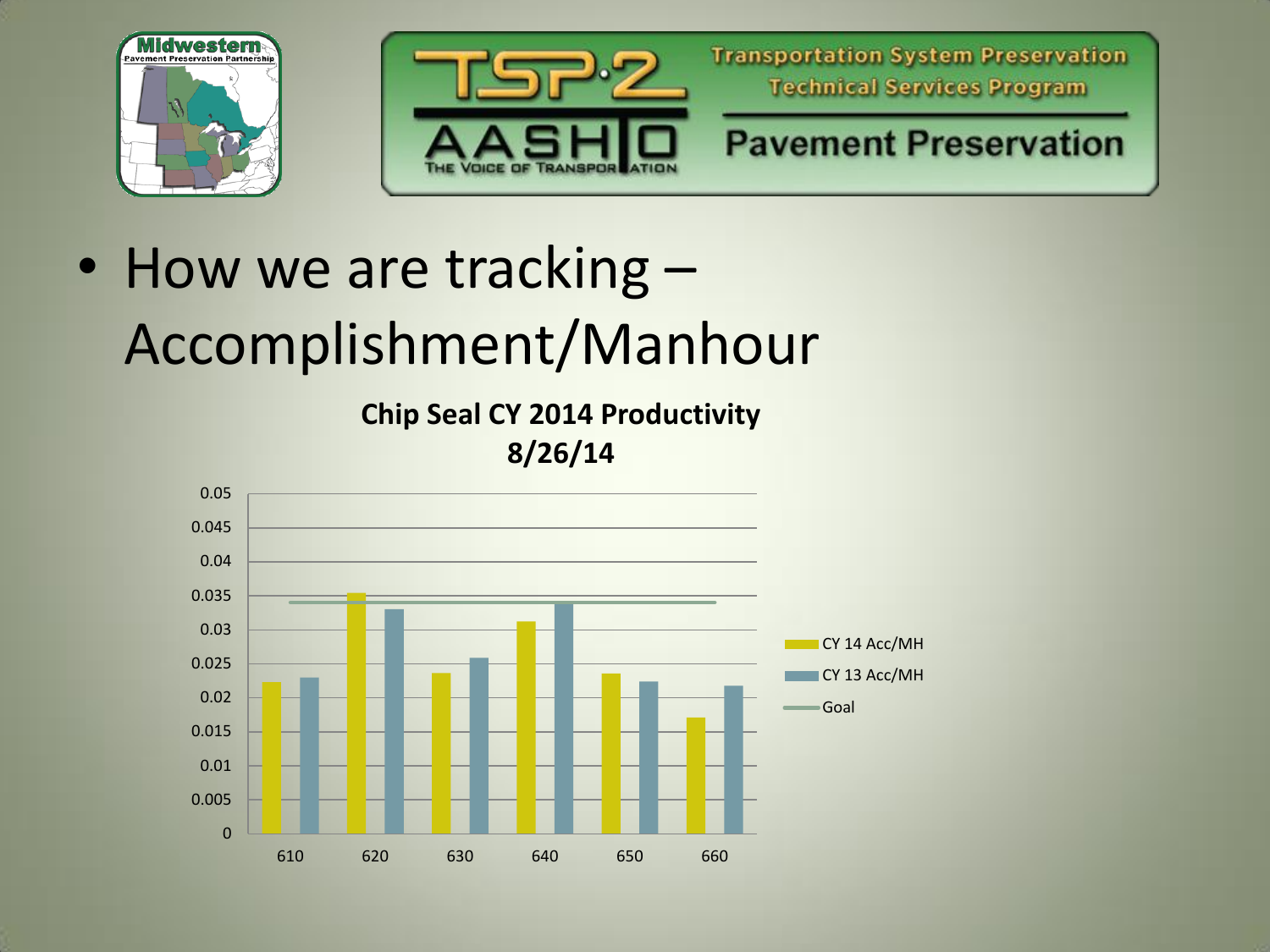



- Potential Benefits
	- Getting to 55% "uptime" would mean a 31% increase in lane miles covered
		- FY 15 1,642 Lane Miles could go to 2,150
	- Chip seal philosophy "get in, get out"
	- Closing roads reduced complaints/tort claims